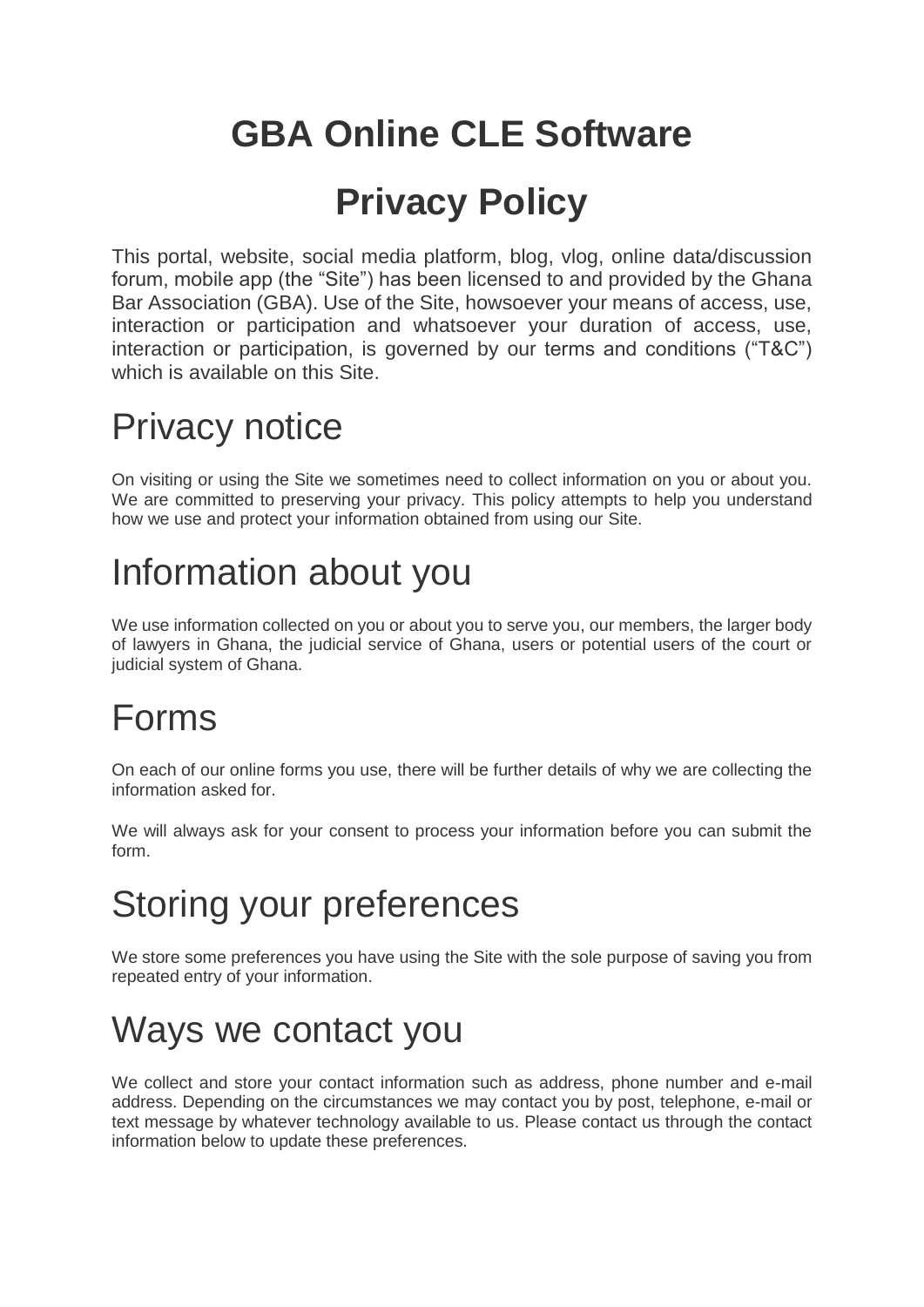## Storing your information

In most cases, your personal data is stored on cloud servers procured for the use of the GBA.

We employ the services of third-party companies to enhance the quality, service and functionality of the services available on our Site.

GBA however always retains ownership and control over the personal data that you handover to us through this Site. Such ownership and control however remains subject to our contract for cloud server services.

### Update personal information

You can request that we update or remove information about you on our Site. This could be because of a name change or because you no longer wish to be a lawyer. Such changes are however subject to the decision of the General Legal Council of Ghana from whom you must seek prior approval for us to effect the change on our Site.

#### Who do I need to contact?

To request an information change or removal you should contact the GBA at the address provided below.

#### How we use your information

Your personal details can be used to provide you with information, products or services as well as helping us tailor the Site to your preferences. We also use your personal details to respond to users or potential users of the court system who inquire about lawyers in Ghana. We however do not provide information on date of birth that may be linked to your person.

We use your information to:

- maintain a contract we have with you, such as your solicitor license renewal or any other service you wish to access
- enable us to supply you with the goods, services and information you have requested through our Site
- ensure that content from the Site is presented in the most effective manner for you and for your access device or computer
- in order to administer, support, improve and develop the Site we do analyse some information we collect during your visit to our Site.
- notify you about changes to our service
- notify you about our activities and provide you with general information that concern our members or lawyers in Ghana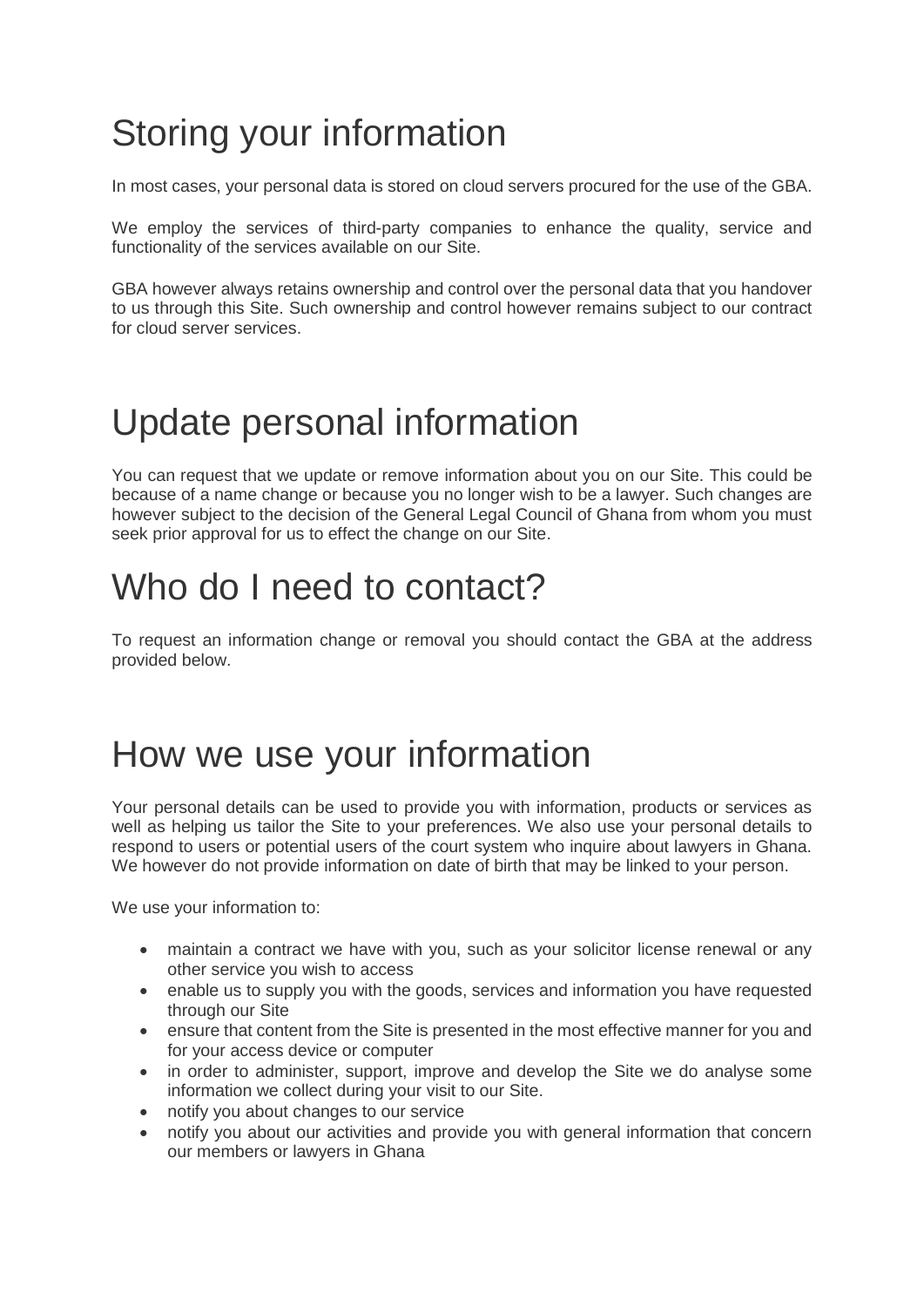Publish membership directories, membership lists and registration lists on our Site and in print and digital media to allow lawyers and the public to find you; such directories and lists will not include bank or credit card information, date of birth or personal identification numbers such as social security numbers and tax or other identification numbers.

# **Cookies**

We use cookies and other technologies to improve our service, enable the use of third-party services like YouTube videos for continuous legal education (CLE), and serve interest-based advertising on third-party websites. You may clear cookies data that we have stored on you, or change your cookie settings through the web browser that you use to access our Site.

### What is a cookie?

A cookie is a small file downloaded on to your device when you access certain websites. Cookies allow sites to recognise your device when you make a return visit.

We use several types of cookies for a range of reasons.

Some are essential, while others you can opt out of or block. Opting out or blocking some cookies may affect the functionality of the Site.

When you leave our Site or click on links that lead to external websites, we are unable to control what cookies are set in any way. You will need to set your cookie preferences for those sites as well.

#### Why and how we use cookies

There are broadly four reasons why a cookie might be stored on your device.

- Cookies that make the Site work properly for you and enable you to make use of the secure online services that we provide.
- Cookies that collect data about your use of the Site which is then anonymised and used to help us improve our online services.
- Cookies that remember your preferences and make the site easier for you to use.
- Cookies that are placed by third party services we make use of to enhance the information we present online. We have no control over these third party cookies.

These cookies are placed on your device either by us or by the third parties whose services we use as part of the Site.

Some cookies are retained in your browser for only as long as you visit our Site, while others persist for a longer specified or unspecified period.

# How to block cookies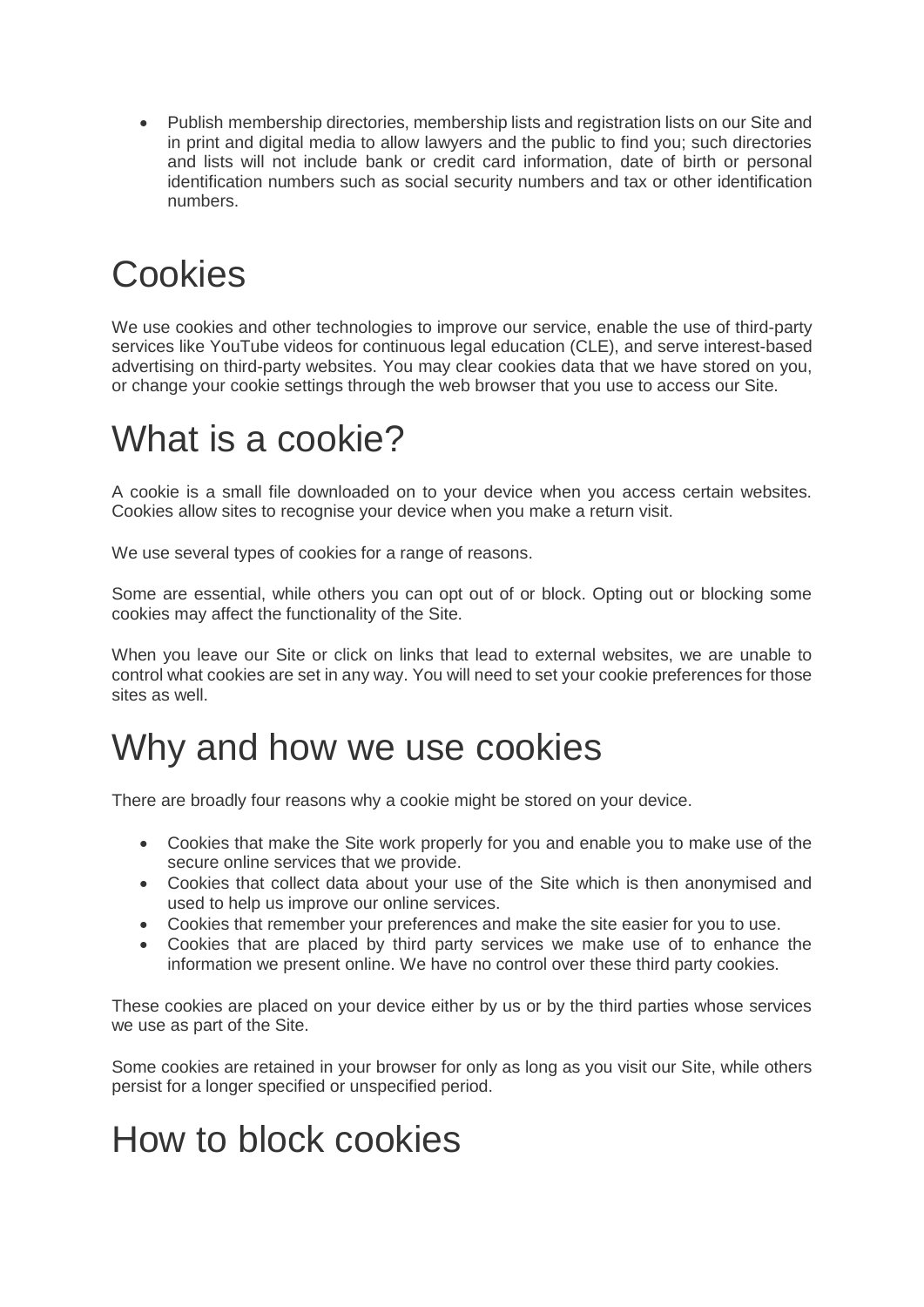You can restrict or block cookies which are set during your use of our Site by changing your browser's settings. Some pages may not work if you completely disable cookies, but many third party cookies can be safely blocked.

Check information in your browser's help section for specific instructions on how to manage cookies. Alternatively, websites such as "All About Cookies" provide comprehensive guidance.

## Automated processing and profiling

We do not use profiling, unembodied robots, machine learning, artificial intelligence or automated decision-making processes to process personal information you submit to us.

## Storage of your information

Your information is securely transmitted via our Site using commercially reasonable and available security keys and software. Once we have received your information, we will also use strict procedures and security features, including standard encryption and decryption, to prevent unauthorised access.

How long we keep your data depends on the purpose for which the information was supplied and on the laws of Ghana.

#### Passwords

Where you have chosen or where we have given you a password to access certain parts of the Site, you are responsible for keeping this password safe and confidential. You must not share a password with anyone. And change your password very often to ensure it continues to remain confidential. Change your password and notify us as soon as you believe your password has been stolen or compromised in any way.

# Online transactions

All payment transactions will be encrypted using available and applicable technology.

Areas of the Site that process online transactions make use of - and transfer data to - third party software and service providers. All third-party software and service providers that we use are compliant with the relevant Payment Card Industry standards.

We will never request you to handover your online payment details through an email or other services that lie outside this Site.

## Disclosure of your information

We will not share, sell or distribute any of the information you provide to us that identify you in person, except where we believe in good faith that a disclosure is:

necessary to enforce our rights, including under our Terms and Conditions of use